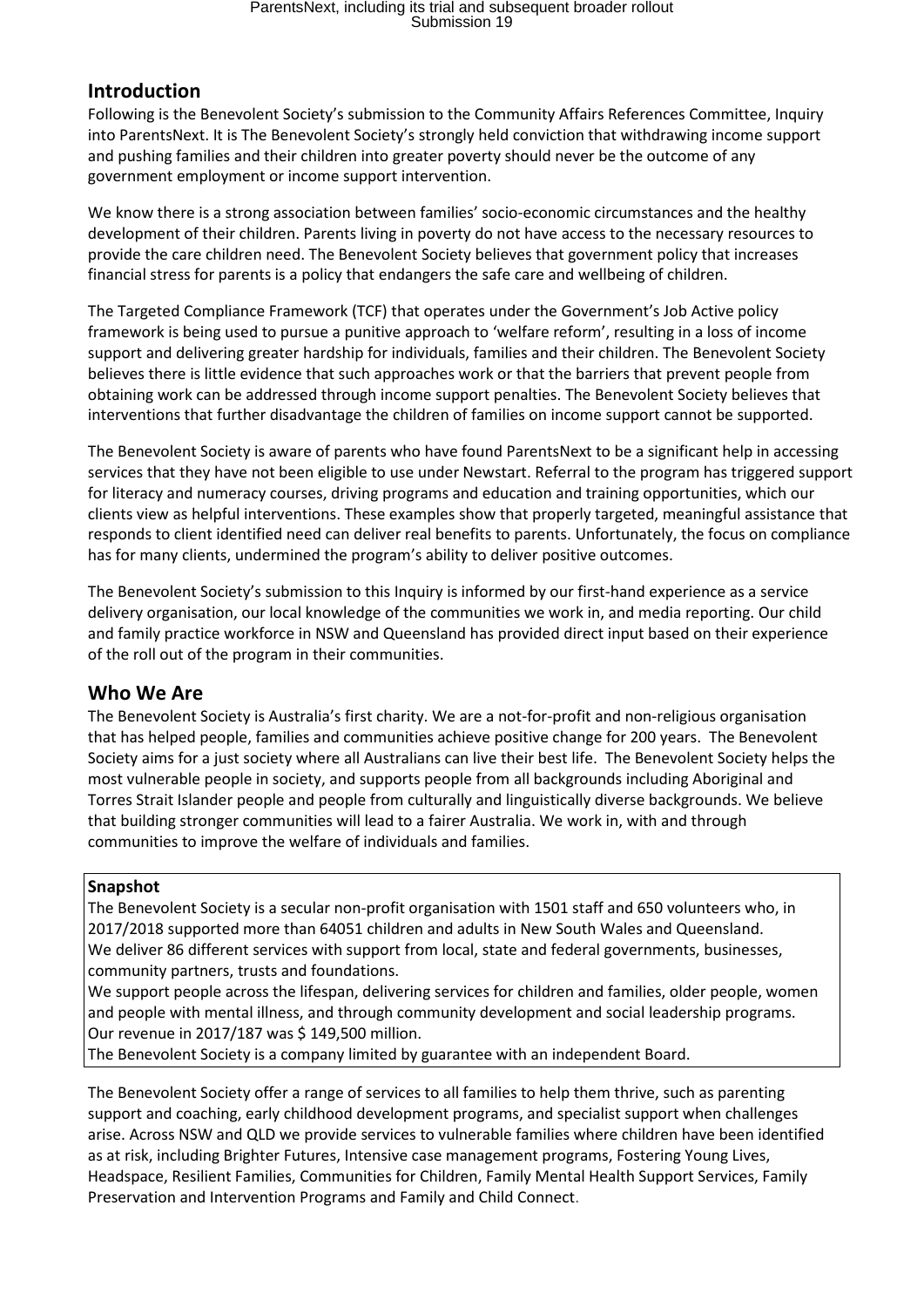# **Terms of Reference**

*(b) the design and implementation of ParentsNext including:*

*(i) the appropriateness of eligibility for compulsory and voluntary participants;*

The Benevolent Society is aware of incorrect referrals, including for grandparents, being made by Centrelink to ParentsNext providers. It is not clear to The Benevolent Society what oversight Centrelink has of the automated data-matching program that instigates referrals but the number of ineligible referrals suggests a substantial system problem that Centrelink has not been able to resolve.

Whilst providers are generally aware of the eligibility criteria, attempting to correct the referral with Centrelink is difficult and time consuming for both the ParentsNext provider and their client. There is a lack of transparency as to who at Centrelink is responsible for administering ParentsNext, phone contact is difficult, waiting times are long, and a clear process for resolving issues is not apparent.

One explanation for the confusion and lack of transparency may be a lack of trained Centrelink staff administering the program. For example, The Benevolent Society understands there are only three Centrelink staff to administer ParentsNext across the whole Central Coast region of NSW.

**The Benevolent Society** calls on the Government to immediately review ParentsNext administration staffing levels at Centrelink to ensure that there are adequate numbers of well-trained staff to effectively manage and administer the program.

### *(v) the interaction between ParentsNext, business, education and training providers, and health, community and social services;*

The Benevolent society has varying interaction with the ParentsNext providers in our shared locations and is unaware that any formal strategy for engagement with the local service community has been implemented by either providers or Centrelink.

A major concern for The Benevolent Society is the lack of detailed understanding of ParentsNext providers of both the needs of their clients and the service landscape that exists in the communities they are operating in. The child and family service sector is complex and multi-dimensional with particular service models finely attuned to specific community needs. Whilst the Benevolent Society believes referral to services such as playgroups or pre-schools can be a soft entry point for connecting parents to more specific therapeutic or targeted help, the lack of specialist skill of Parents Next providers is resulting in referrals that are inappropriate and work against connection to a service that may be of assistance.

For example, Benevolent Society staff have reported a parent with high anxiety and other mental health concerns being sent to a playgroup with over 70 other participants, causing the parent acute anxiety. Another example saw a young white Australian parent referred to a multicultural playgroup where she made racist comments to other parents who were unable to speak English. Both these examples show a lack of understanding of the local service network and inability to match parent's need with appropriate services.

The Benevolent Society is aware that a number of providers are advertising ParentsNext employment opportunities that require no formal qualifications and no experience. Whilst this is likely to be a contributing factor to inappropriate referrals, The Benevolent Society is also aware that the ParentsNext workforce is often carrying enormous caseload burdens that prevent the development of a suitable understanding of clients' needs or the service environment. Our staff are aware of individual ParentsNext workers with caseloads of between 170 and 250 active clients, meaning service or case management is limited to 20 minute appointments. This is clearly an inadequate timeframe for an effective interaction with clients and is a likely contributor to perfunctory assessments and inappropriate referrals.

**The Benevolent Society** calls on the Government to ensure ParentsNext organisations have appropriately qualified, skilled staff to assess client need and make informed referrals to support services.

## *(vi) the effectiveness of the communication between:*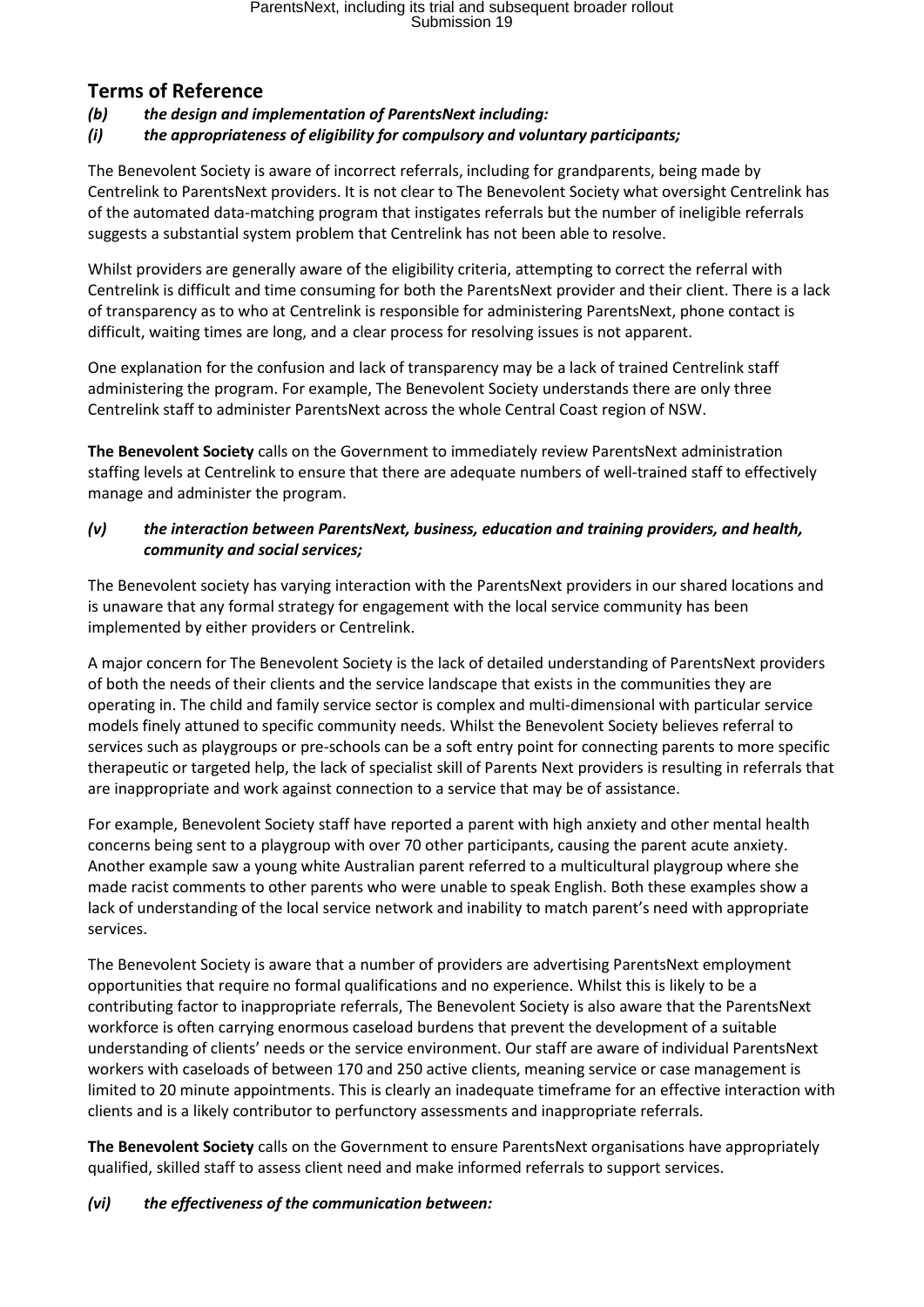# ParentsNext, including its trial and subsequent broader rollout Submission 19

#### *(A) Participants*

- *(B) The Department of Jobs and Small Business*
- *(C) Centrelink, and*
- *(D) ParentsNext providers*

The Benevolent Society believes urgent improvement in communication between all parties is needed to explain the aims, benefits, rights of participants and intended outcomes for all parties involved in the program.

The Benevolent Society is deeply concerned that parents who find they have been breached for not attending one of our services believe that our organisation is responsible for, or complicit in, the breach and the loss of their benefits. This is completely contrary to the aims of our organisation and undermines our role as a supportive service that works with parents to provide safe care for their children. This loss of trust in our organisation can see families further disengage from support, increase the vulnerability of their children and result in poor outcomes for the whole family.

Benevolent Society staff report frustrated parents attending their services with little or no information about why they have been asked to attend, except the threat that they will lose their benefits. The Benevolent Society has found that many can be persuaded of the program's benefit when given a full explanation of the purpose and the opportunities ParentsNext can provide. Our staff feel that the aims and requirements of the program should be communicated by Centrelink and the ParentsNext provider, prior to their referral to our service to ensure parents have all the information they need to make informed decisions about what they need assistance with.

**The Benevolent Society** calls on the Government to implement multiple plain English information products that clarify the roles and responsibility of all participants and provide clear pathways to obtain further information or seek clarification on decisions or outcomes from the administrators.

## *(vii) measure if any, in place to avoid causing risk or harm to vulnerable participants and their children, including participants and children who are victims and/or survivors of family violence; (viii) the appropriateness of the aspects of the program specifically aimed at communities with high*

*Aboriginal and Torres Strait Islander population, and the appropriateness of the broader program for Aboriginal and Torres Strait Islander parents outside target communities.*

In a service environment with punitive outcomes for non-compliance, the recruitment of skilled professionals with significant experience working with disadvantaged and vulnerable people is crucial. Whilst the Benevolent Society has seen some evidence of recruitment of skilled professionals, we are also aware of many ParentsNext positions requiring no formal qualifications at all.

Despite ParentsNext claiming a focus on Aboriginal parents there is little evidence that providers are recruiting a workforce with the skills, experience or indeed Aboriginality needed to work with Aboriginal clients. Similarly, there is little evidence that the ParentsNext workforce is qualified to work with client's experiencing domestic and family violence, mental health or other issues that may contribute to their difficulty in gaining employment.

The lack of recruitment of a skilled and trained workforce is a cause for significant concern and raises real questions about the ability and suitability of ParentsNext providers to understand client needs and refer them to appropriate services or activities. That employees with no formal qualifications or experience are monitoring and arbitrating compliance with the program is clearly unacceptable and should be addressed as a priority.

The lack of oversight and accountability for decisions made by ParentsNext providers is jeopardising the ability of parents to care for their children, provide for their healthy development and forcing disadvantaged families deeper into poverty. The Benevolent Society believes the administration of income support payments and the power to impose penalties should be the sole responsibility of properly resourced and trained government agency employees.